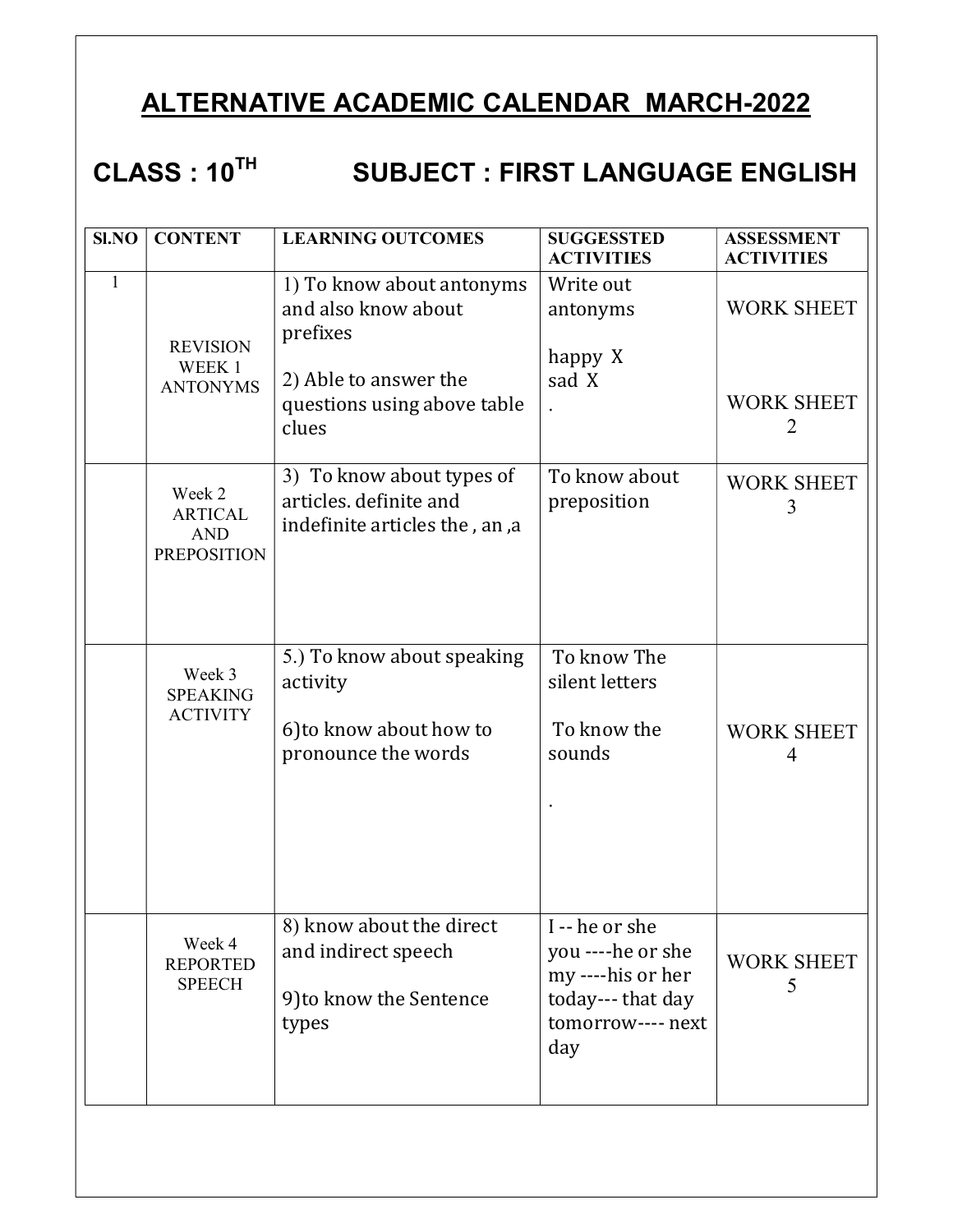#### Worksheet- 1

#### ANTONYMS

Fill in the blanks with the antonyms of the words underlined.

- 1. The lazy farmer laugh at the worked.....
- 2. Some students never works hard but many do so
- 3. Most of the persons satisfies their work but few of them are .....
- 4. Rama is a dull student but his brother Krishna is .....

#### Worksheet- 2

Study the following students timetable and answered the question given below Name of the student time of coming school destination time a film school.

| <b>NAME OF THE</b> | TIME OF COMING | <b>DESTINATION</b> | TIME OF LEAVING |
|--------------------|----------------|--------------------|-----------------|
| <b>STUDENT</b>     | <b>SCHOOL</b>  |                    |                 |
| 1) DEEPA           | 08; 45         | HALASURU           | 16; 15          |
| 2) SONAZ           | 09;00          | <b>KADURU</b>      | 16;30           |
| 3) GURU            | 09:15          | <b>BELURU</b>      | 16;28           |

What time does Deepak reach the school ?

What time does Guru leave the school ?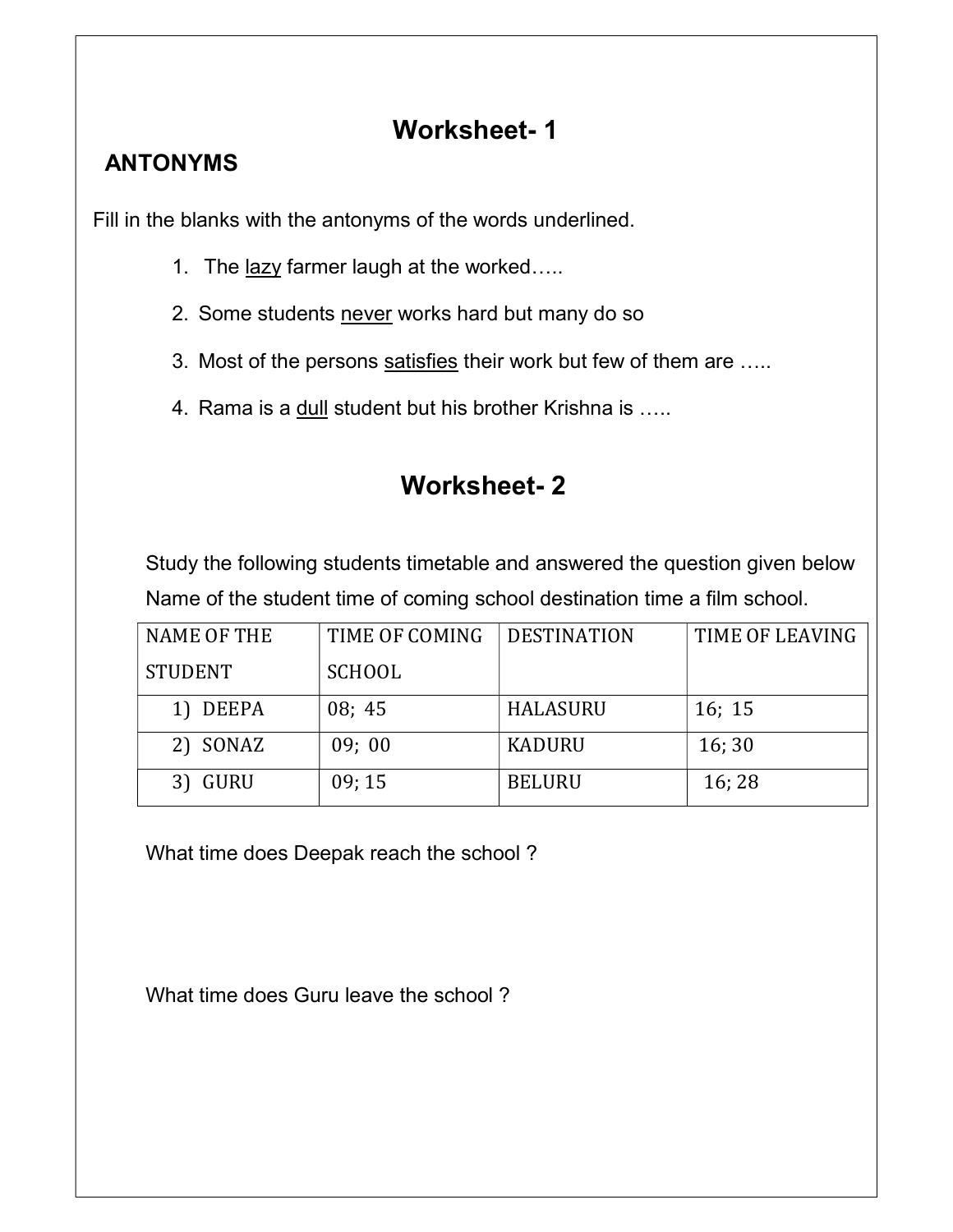#### Worksheets- 3

Fill in the blanks with suitable article or preposition.

- 1. This table is made ……. wood
- 2. …..Kindness is a great virtue it cannot forget ….kindness he showered on me.
- 3. The climax is in ……..10th chapter not in……. chapter 9.
- 4. There is…….fly in …….coffee
- 5. I had a message ……...a friend
- 6. Please convey my best wishes ……
- 7. He prayed …..god for help
- 8. My sister is …...MA in English .
- 9. Please refer ….. your letters of July
- 10. Hamlet is …... greatest tragedy of……. Shakespeare

## Worksheet- 4 Flow Chart

Using Flow chart given below write a paragraph describing rama's 1 day diary:

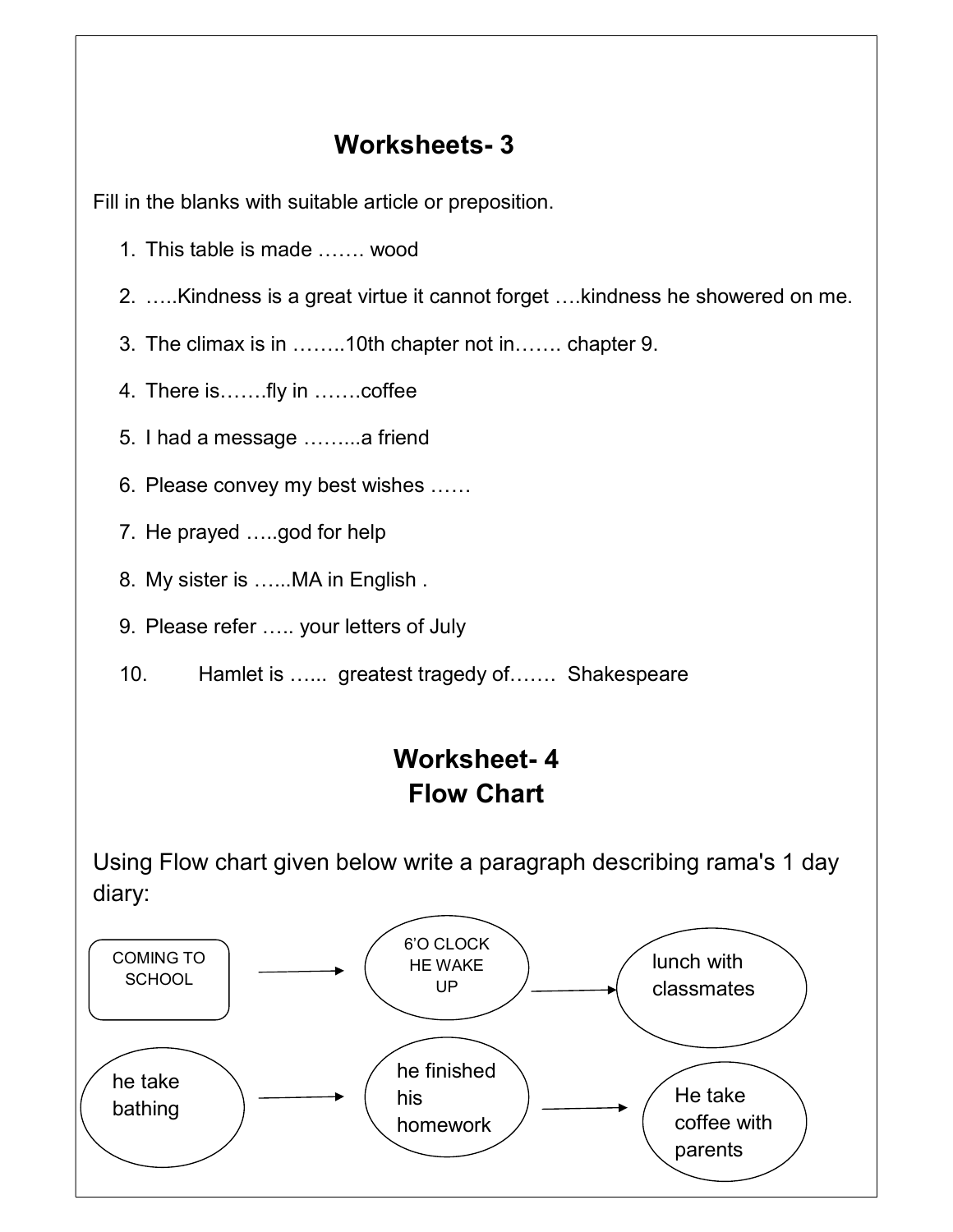